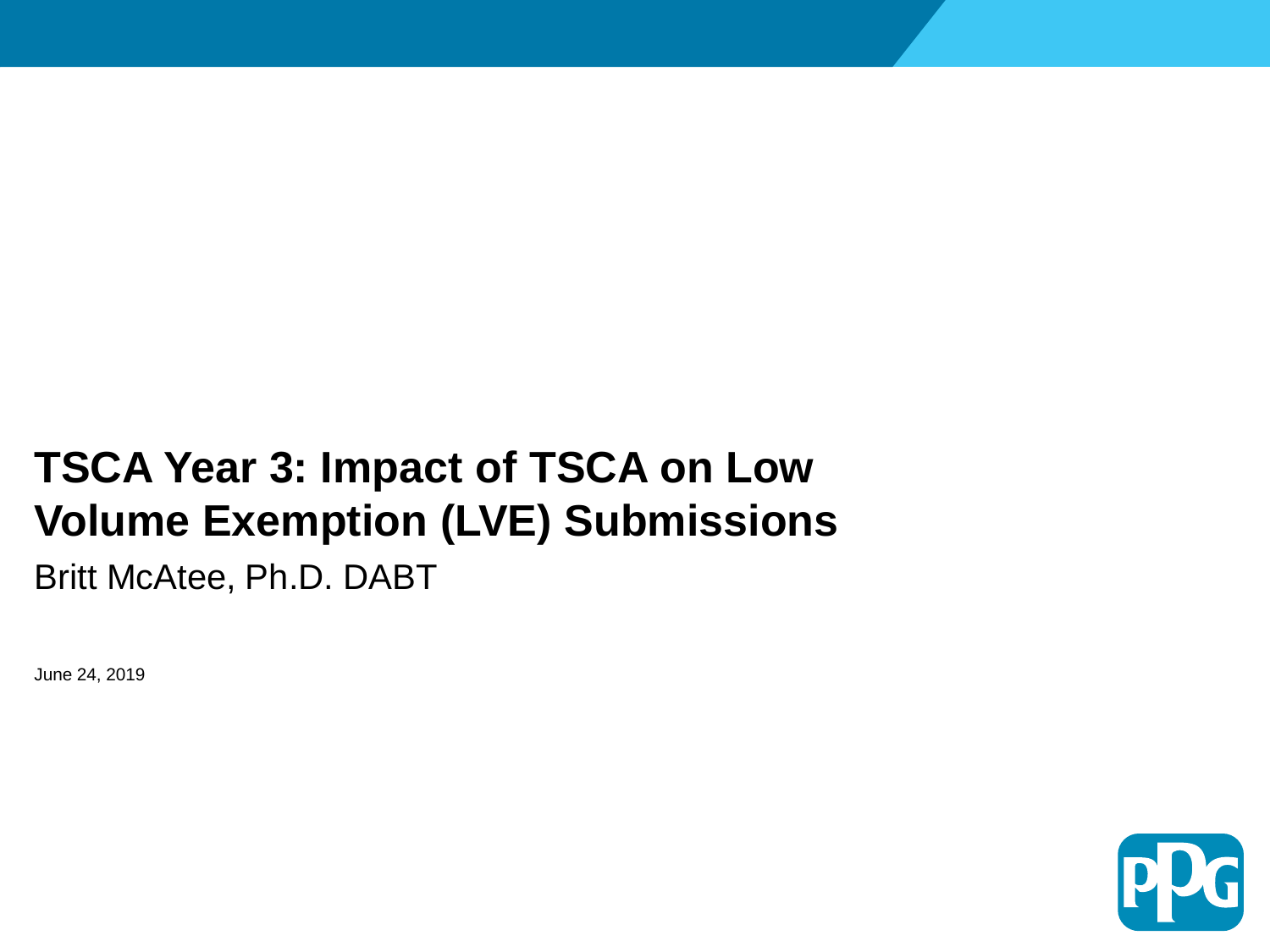## **Conflict of Interest**

- I am employed by PPG Industries, which is subject to regulation under TSCA (LSCA).
- I have no other actual or potential conflicts of interest to declare.

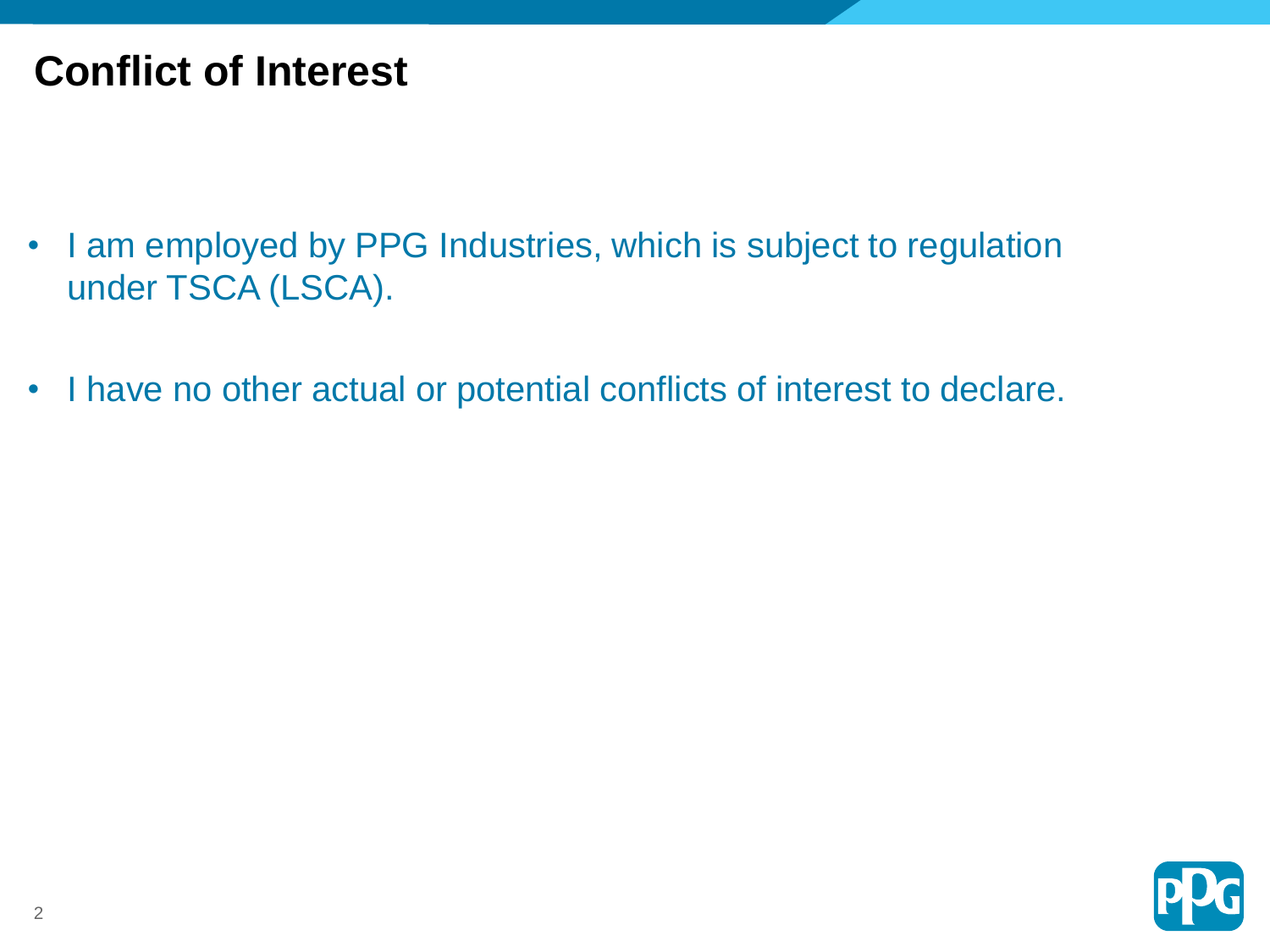



ppc







ppg



Construction, Consumer Products,<br>Industrial and Transportation

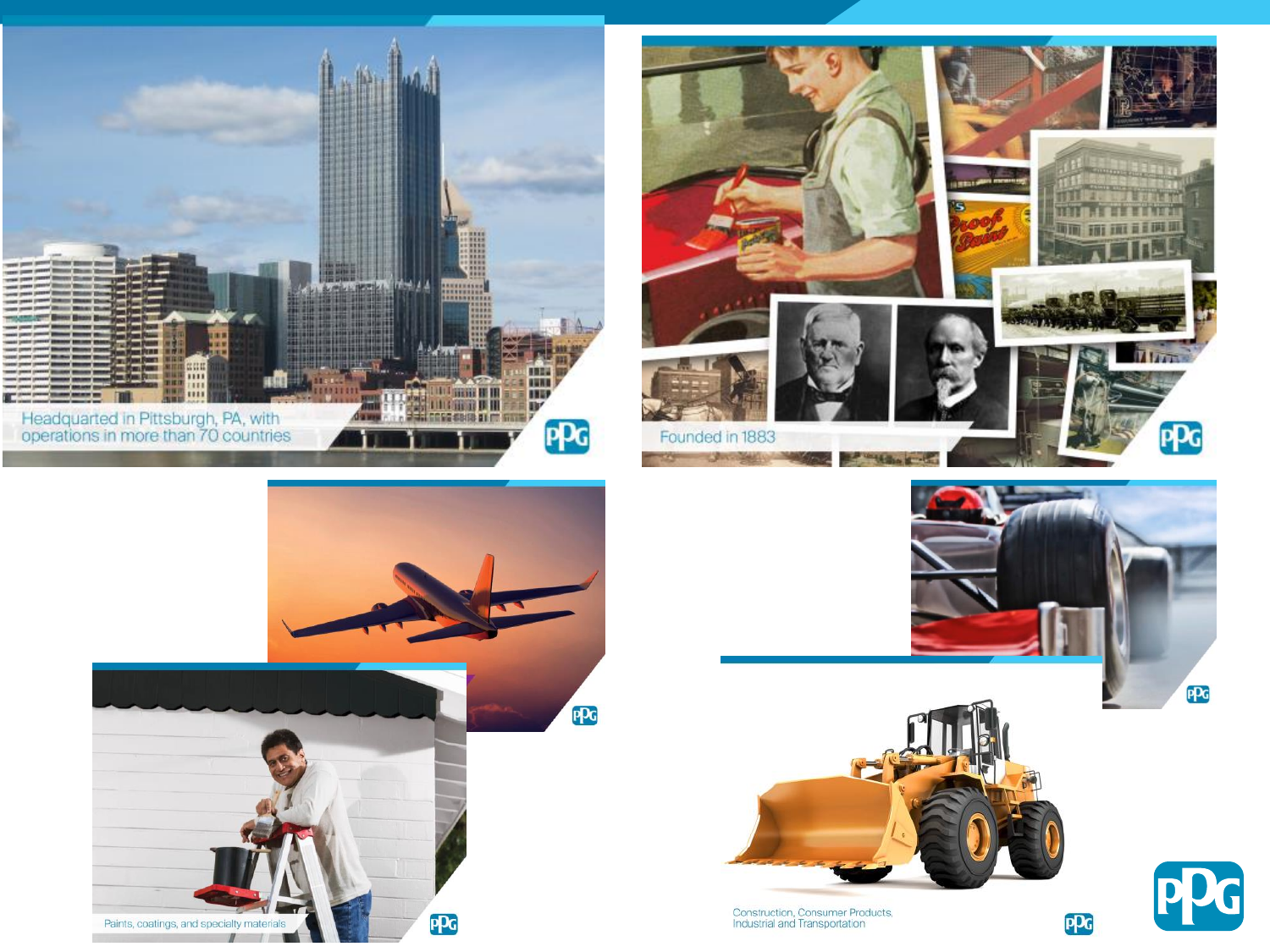## **Overview**

**PPG submits Low Volume Exemptions (LVE) for specialty materials to support market demand**

- PPG produces specialty materials at low volume
- These materials have a rapid commercialization schedule
- Market demand can require up to 20 LVE submissions per year

#### **To accomplish market demand, PPG developed a process to evaluate new LVE materials**

- Hazard assessment includes search for publically available data, analogs for readacross, *in silico* modeling and toxicology testing as needed
- Exposure is evaluated to characterize risk
- LVEs submitted with expectation of 30 day review per EPA

**Limited success has been achieved with this process; there are opportunities for improvement**

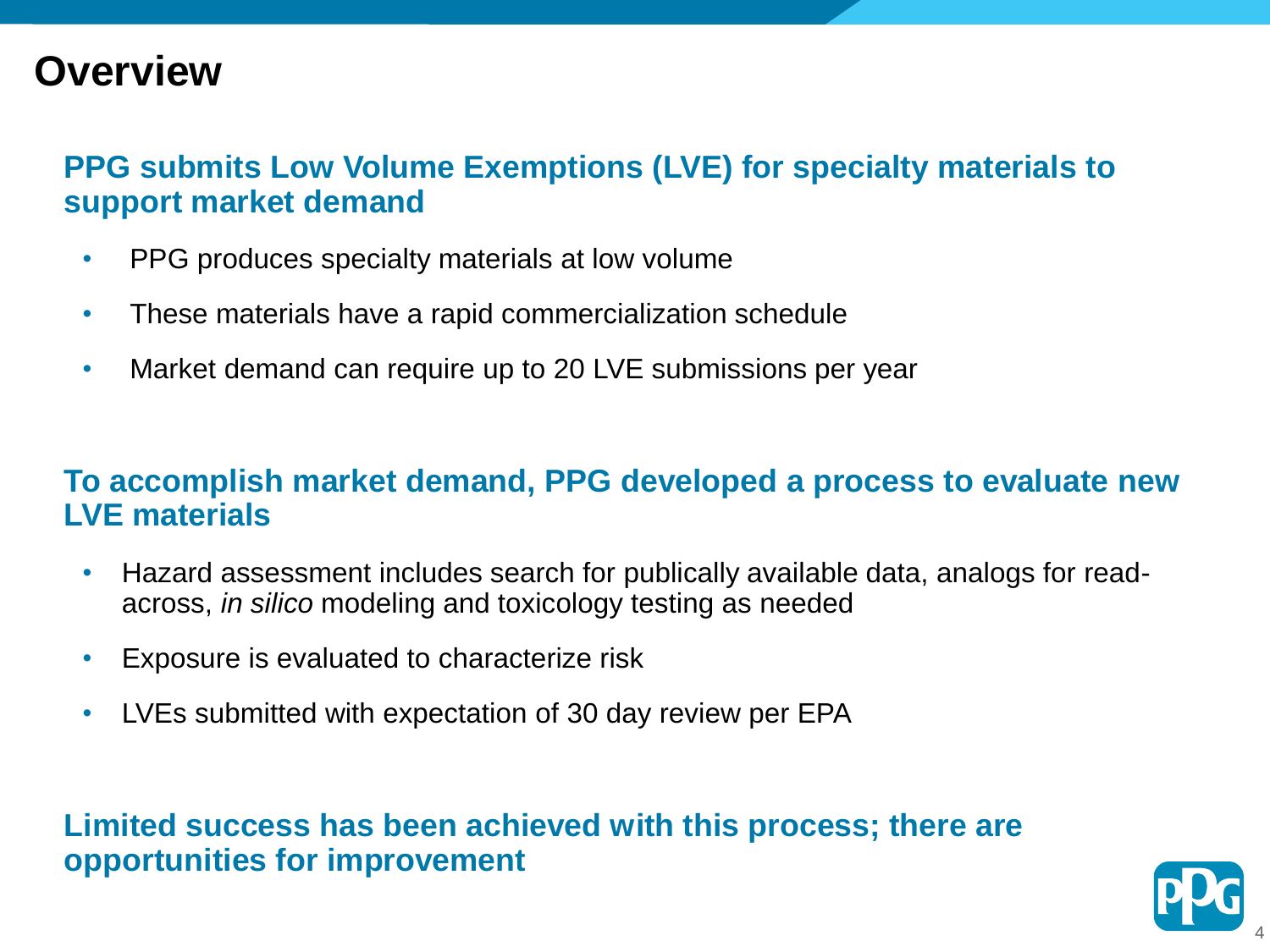## **All You Need to Know About Risk Assessment…**

## **RISK = HAZARD x DOSE (Exposure)**

**The likelihood of injury or disease resulting from exposure to a potential hazard**



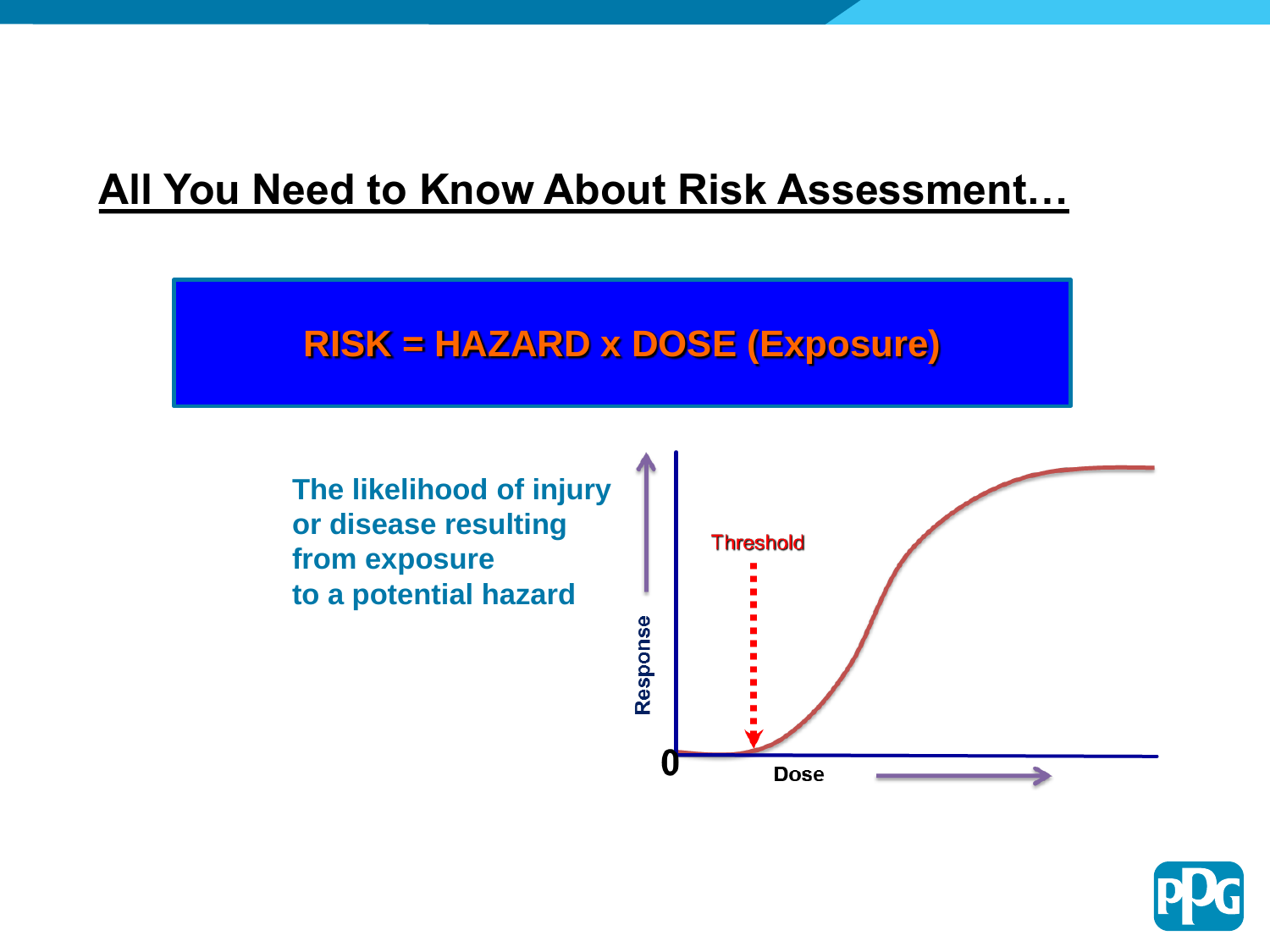## **Risk Depends on Hazard & Exposure**



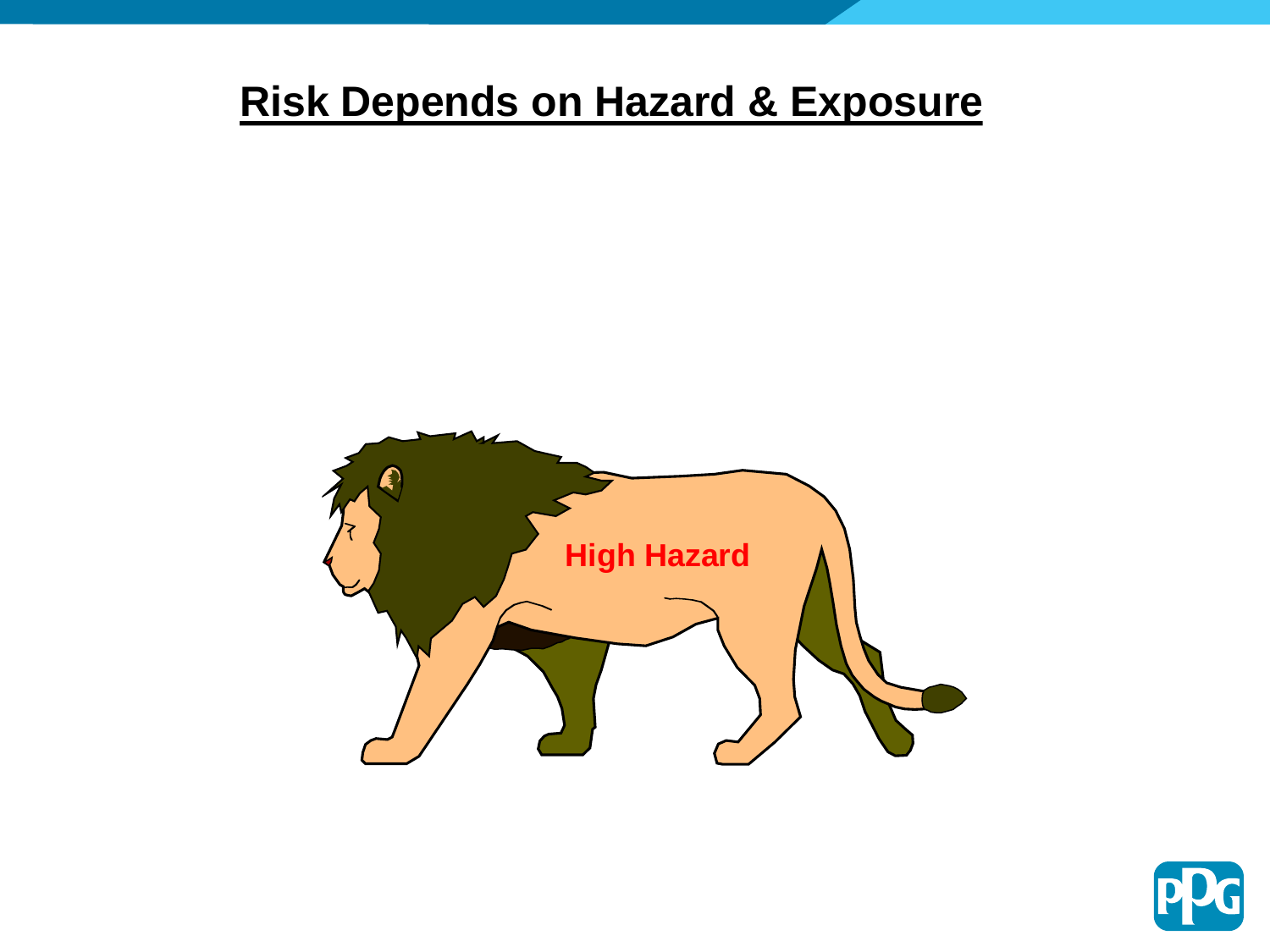

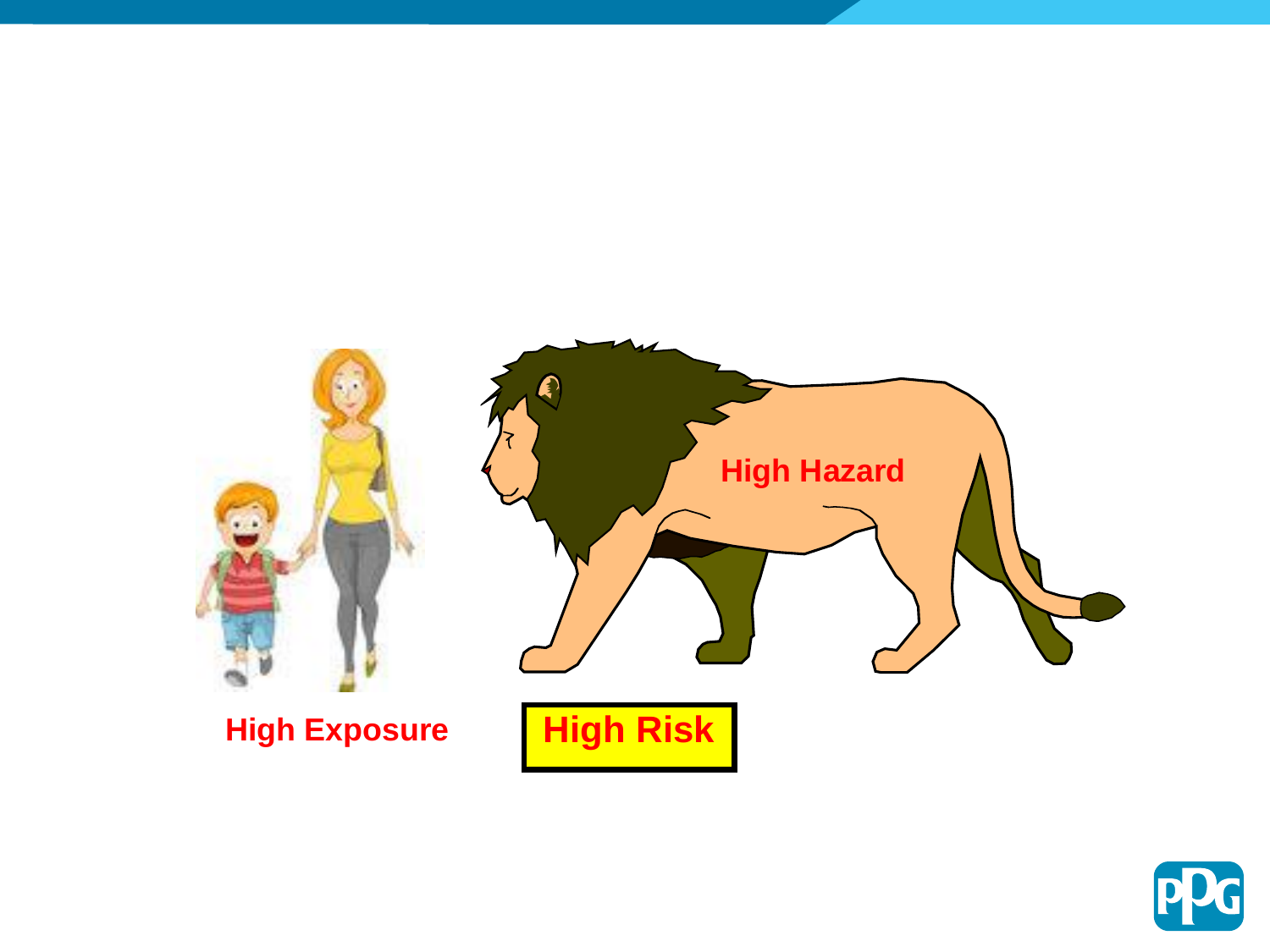

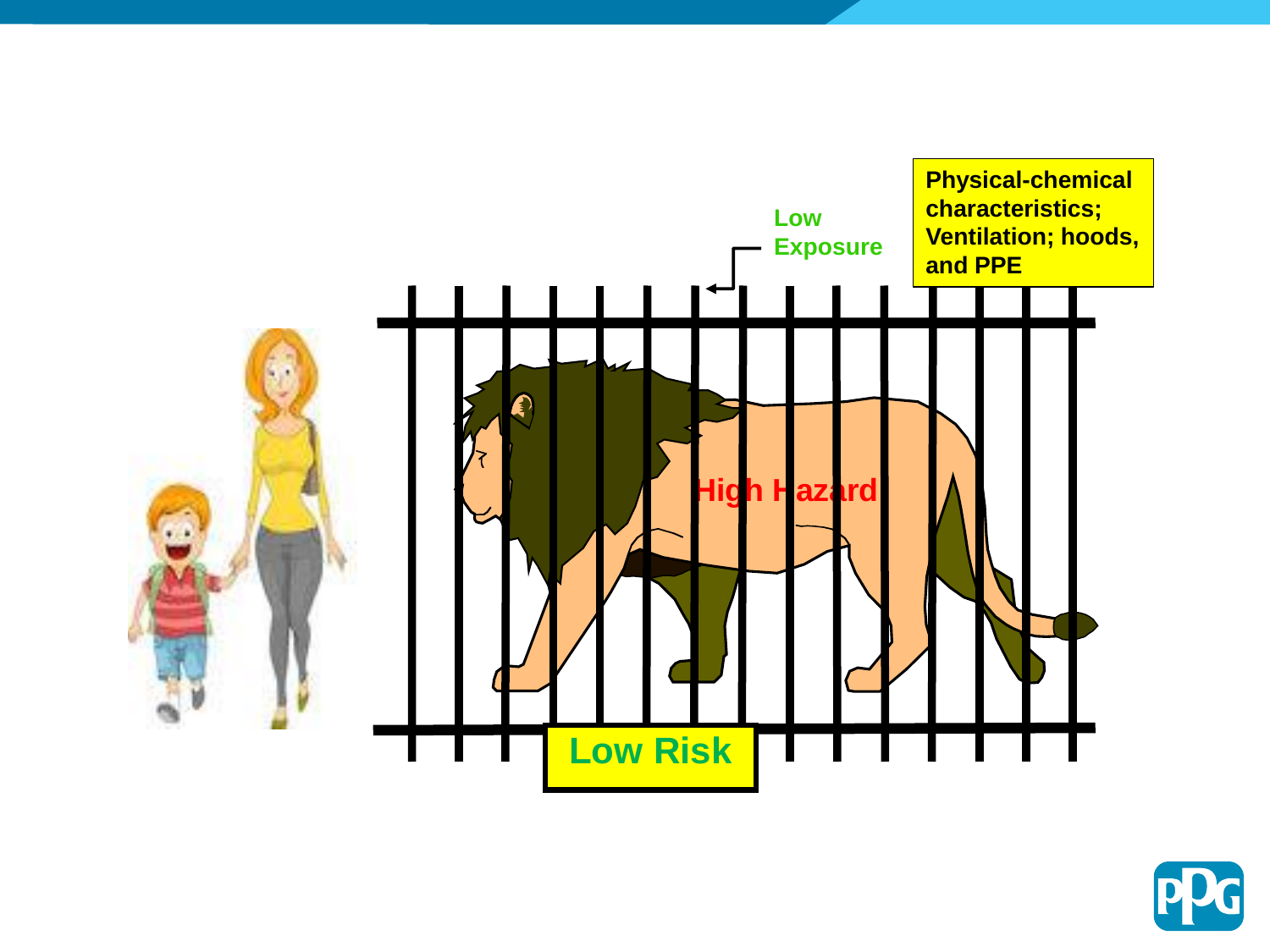## **Risk Assessment for LVE Submissions**

## **RISK = HAZARD x DOSE (Exposure)**

• **Hazard Assessment: Stepwise process to assess hazards**



- **Exposure Assessment: Exposure is** *de minimis* **due to occupational controls, no environmental release, no exposure to the general public**
- **= Low Risk to Workers and the Environment**

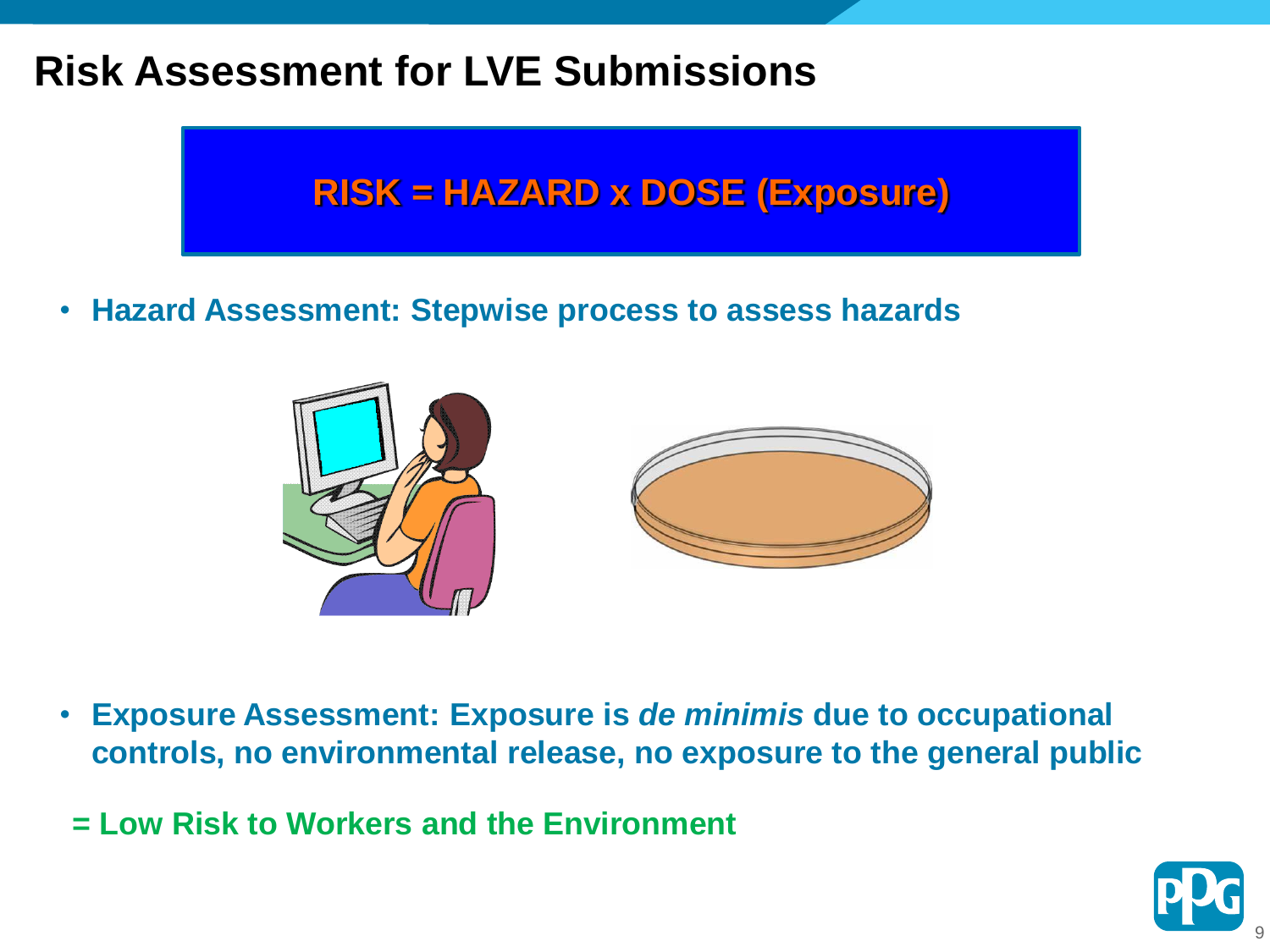## **PPG Hazard Assessment Process**



10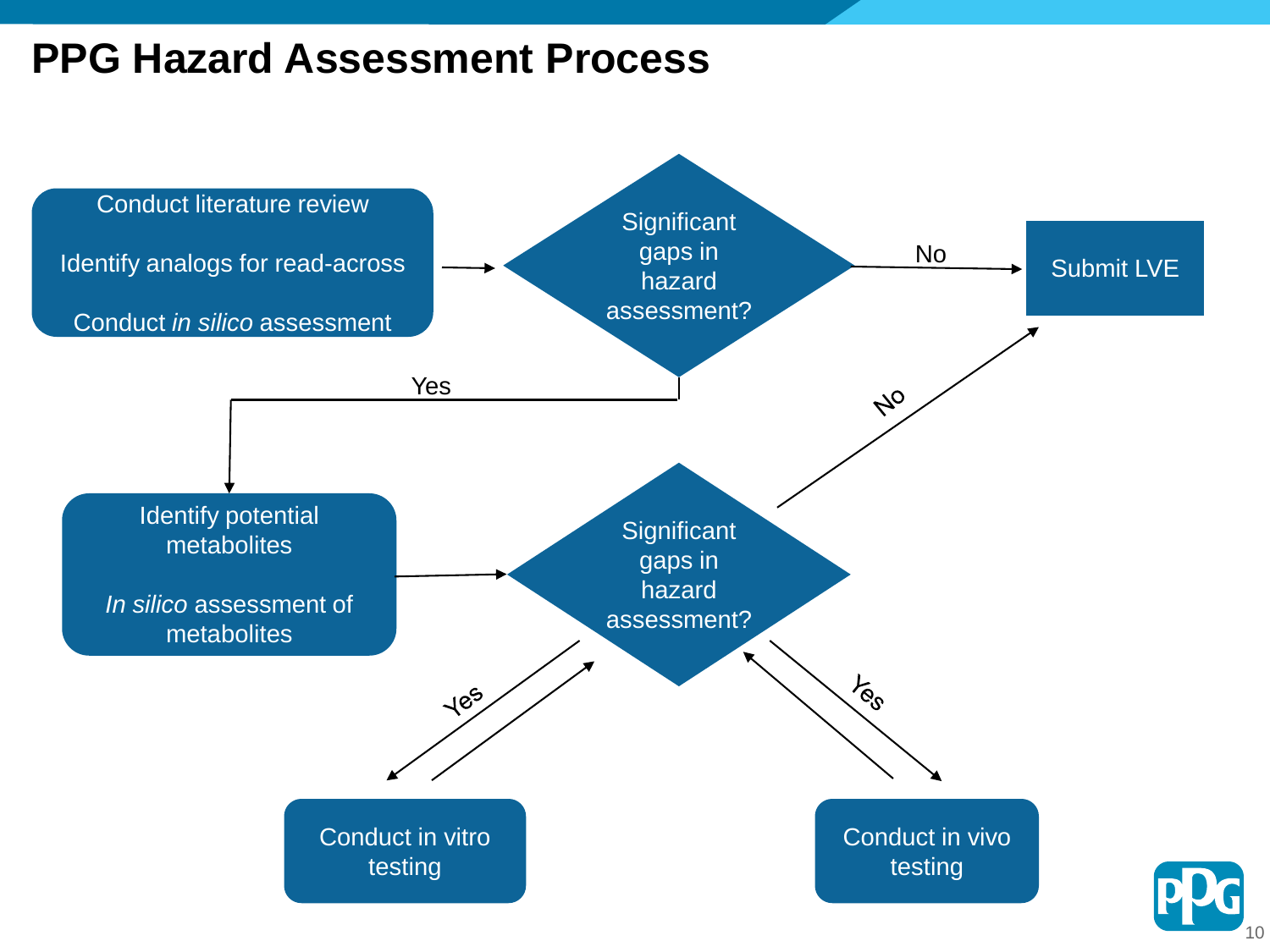## **PPG Process - Example**



11

http://corporate.ppg.com/Legal-Notices-and-Privacy-Policy/Animal-Welfare-Policy.aspx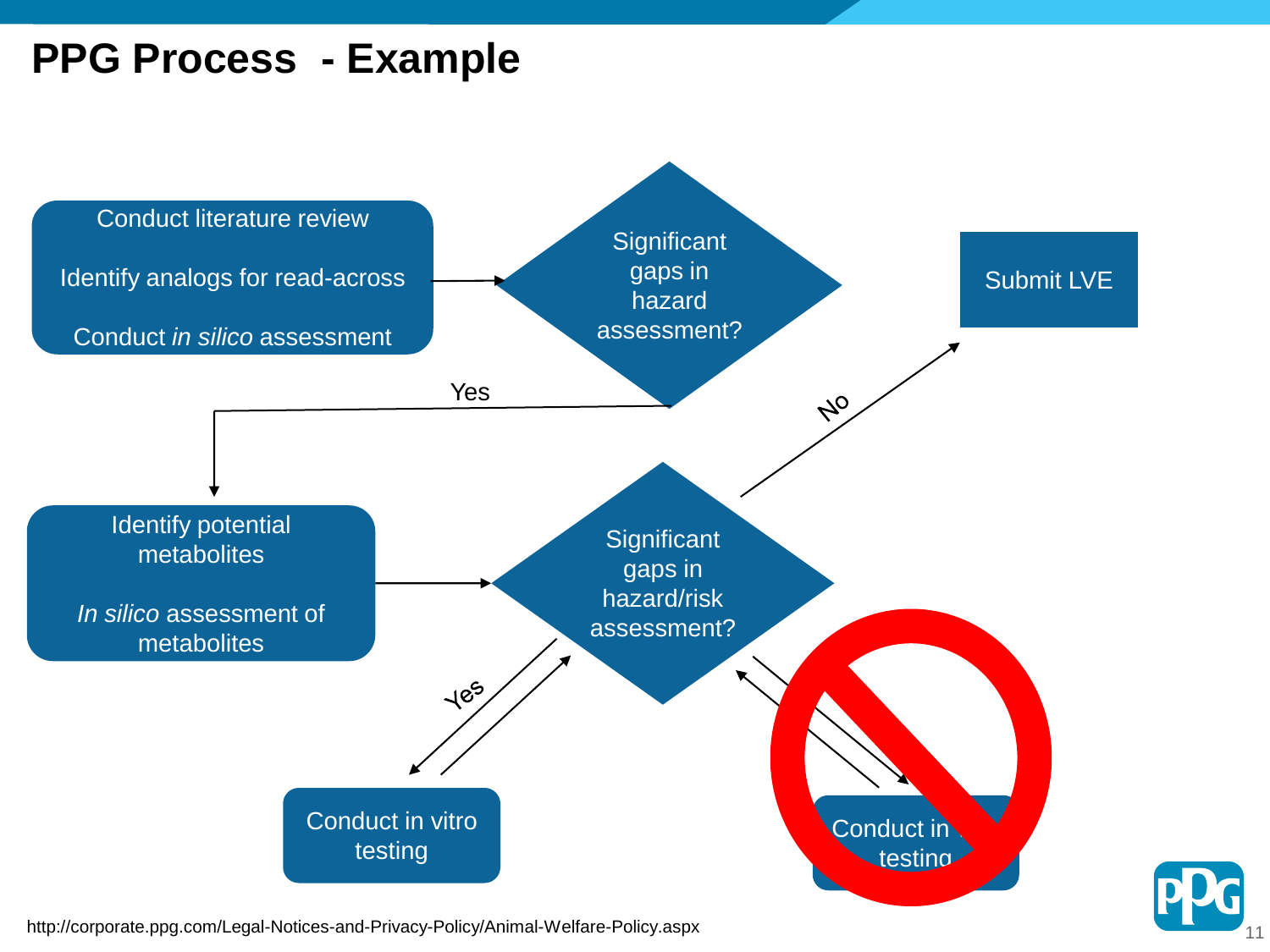## **PPG Exposure Assessment**

#### **Risk = Hazard + Exposure**

#### **Worker exposure is** *de Minimis:*

- Low volume materials
- Batch process with less than 30 minutes exposure per batch; 20 batches per year
- Engineering Controls: All substances are handled under local ventilation
- PPE: Chemically impervious gloves and respirator used

#### **Environmental and general population exposure**

- Material is completely consumed and is not found in final product
- No stack emissions
- No release to water

#### **= Low Risk to Workers and the Environment**



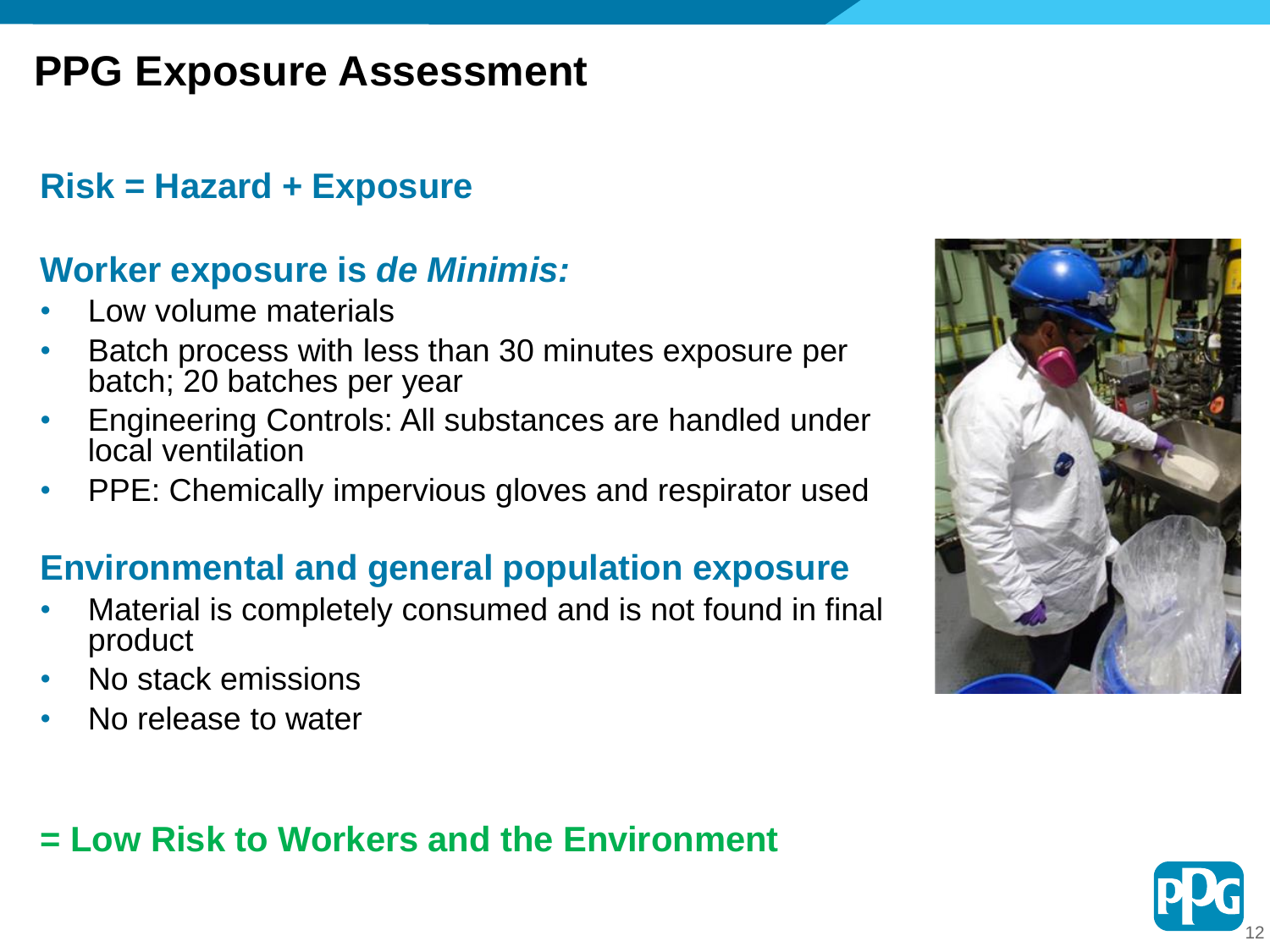## **LVE Submission Summary**

| 2018                                       |                                                         |                        |                                                                                                                                                      |
|--------------------------------------------|---------------------------------------------------------|------------------------|------------------------------------------------------------------------------------------------------------------------------------------------------|
| <b>Number of LVE</b><br><b>Submissions</b> | <b>Average</b><br><b>Number of</b><br><b>Extensions</b> | <b>Days to Approve</b> | Average Number of   Common Reasons for Delay                                                                                                         |
| 8                                          | 3                                                       | 109                    | Information provided not<br>$\bullet$<br>considered<br>• Rejected due to concerns<br>about environmental release<br>Rejected due to PPE<br>$\bullet$ |

#### **2019**

| Number of LVE   Average | Number of         | <b>Days to Approve</b> | Average Number of $\ $ Common Reasons for |
|-------------------------|-------------------|------------------------|-------------------------------------------|
| <b>Submissions</b>      | <b>Extensions</b> |                        | <b>Delay</b>                              |
|                         |                   | 34                     | Not Applicable                            |

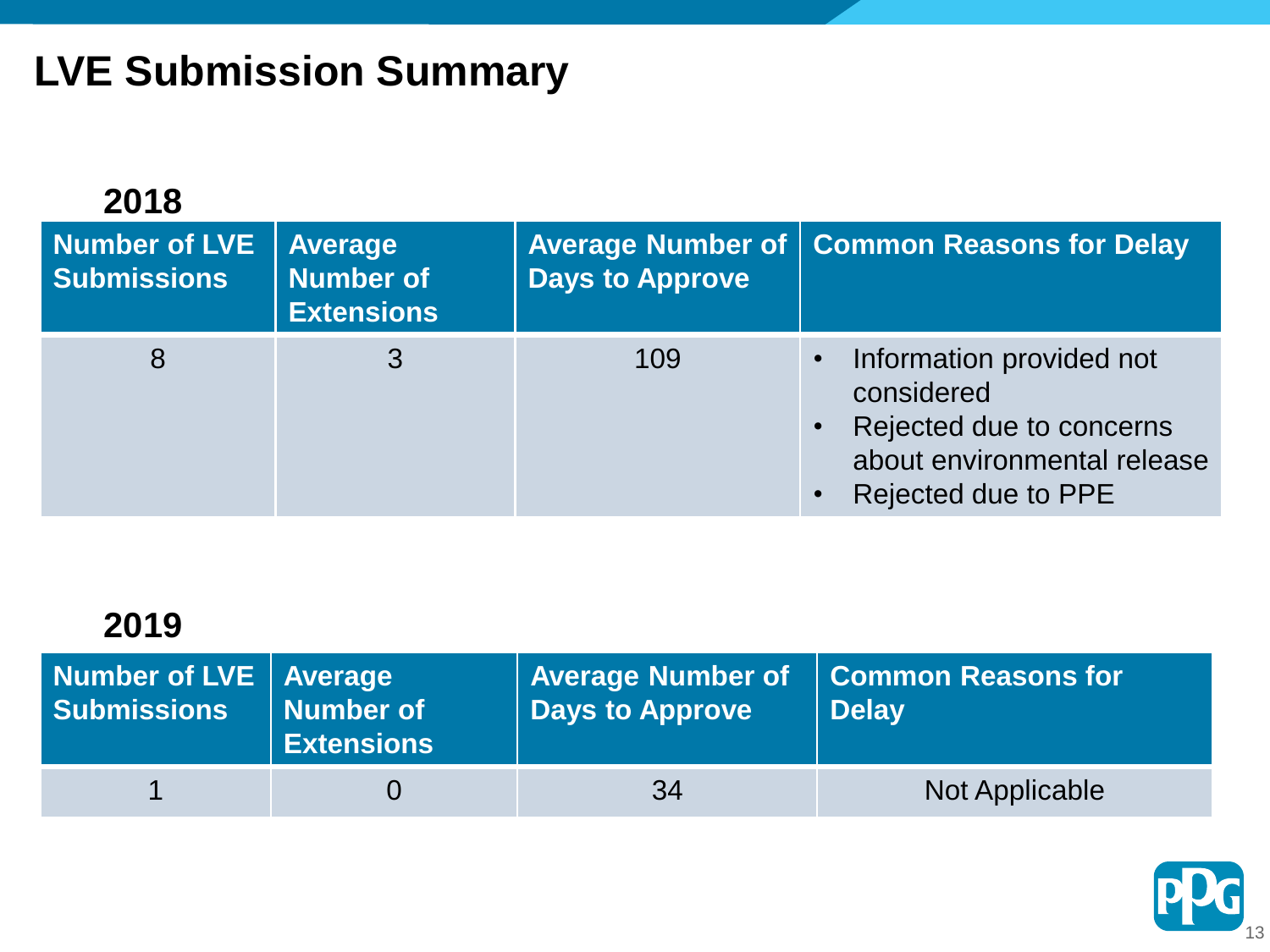## **Lessons Learned and Path Forward**

#### **LVE submissions following this process are lengthy**

- Important information should be in cover letter
- Once review is underway, teleconference with EPA is helpful to answer questions
- Delays in approval due to missed information in the submission

#### **Exposure Assessments**

#### **CDX Submissions**

- Agency vs. submitter view
- Submissions sections sent to different groups can result in missed information

#### **New Approach Methodology (NAMs)**

• In silico, in vitro, read-across, category approaches utilized and accepted

### **How to Improve Submissions?**